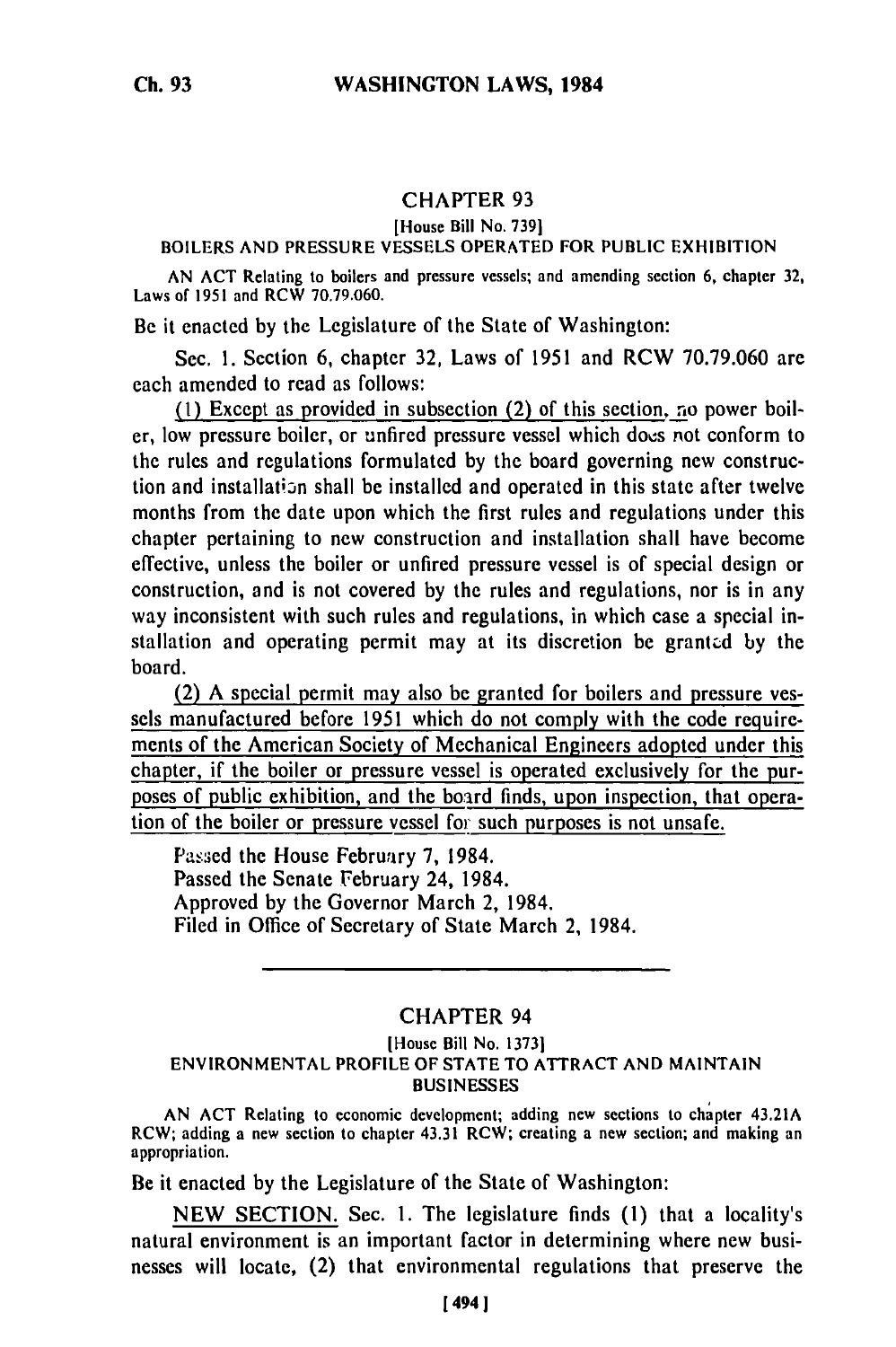quality of the environment can enhance economic development and the determination **by** new businesses where **to** locate and can lead to the creation of jobs and new industries, and **(3)** that some areas of the state have been and might be handicapped in their economic development efforts because of perceived environmental problems. Thus, the legislature declares that it is the policy of this state to recognize and emphasize the importance of the state's natural environment in its economic development efforts in attracting and maintaining businesses.

**NEW SECTION.** Sec. 2. There is added to chapter 43.21A RCW a new section to read as follows:

In order to assist the department of commerce and economic development in providing information to businesses interested in locating in Washington state, the department shall develop an environmental profile of the state. This profile shall identify the state's natural resources and describe how these assets are valuable to industry. Examples of information to be included are water resources and quality, air quality, and rccreational opportunities related to natural resources.

**NEW SECTION.** Sec. **3.** There is added to chapter 43.21A RCW a new section to read as follows:

In order to emphasize the importance of the state's environmental laws and regulations and to facilitate compliance with them, the department of ecology shall provide assistance to businesses interested in locating in Washington state. When the department of commerce and economic development receives a query from an interested business through its industrial marketing activities, it shall arrange for the department of ecology to provide information on the state's environmental laws and regulations and methods of compliance. This section shall facilitate compliance with state environmental laws and regulations and shall not weaken their application or effectiveness.

NEW SECTION. Sec. 4. There is added to chapter 43.31 RCW a new section to read as follows:

The department of commerce and economic development shall incorporate information from the environmental profile developed by the department of ecology in accordance with section 2 of this act in preparing promotional brochures and in its presentations to businesses considering locating in Washington state. It shall also make the information available to local economic development groups for use in local economic development efforts.

NEW SECTION. Sec. **5.** There is appropriated from the general fund to the department of ecology for the biennium ending June **30,** 1985, the